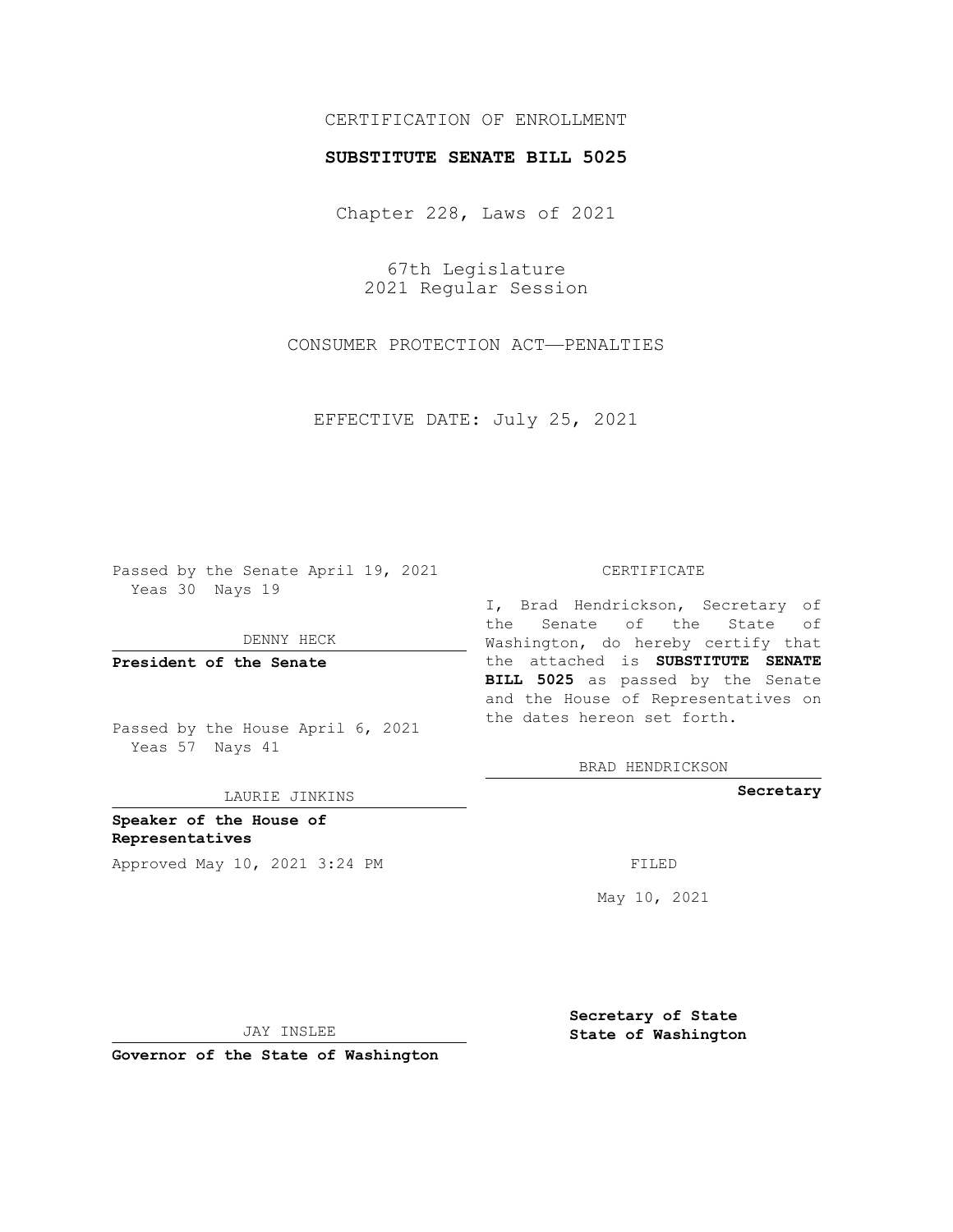### **SUBSTITUTE SENATE BILL 5025**

AS AMENDED BY THE HOUSE

Passed Legislature - 2021 Regular Session

# **State of Washington 67th Legislature 2021 Regular Session**

**By** Senate Law & Justice (originally sponsored by Senators Rolfes, Billig, Conway, Das, Dhingra, Hasegawa, Hunt, Keiser, Kuderer, Lovelett, Pedersen, Saldaña, Salomon, Stanford, Van De Wege, Wellman, and Wilson, C.; by request of Attorney General)

READ FIRST TIME 01/29/21.

1 AN ACT Relating to the consumer protection improvement act; 2 amending RCW 19.86.140 and 4.16.160; creating new sections; and 3 prescribing penalties.

4 BE IT ENACTED BY THE LEGISLATURE OF THE STATE OF WASHINGTON:

5 NEW SECTION. **Sec. 1.** The legislature finds that:

6 (1) Strong consumer protection and antitrust penalties are 7 critical to protecting consumers and ensuring a fair marketplace;

8 (2) Strong penalties ensure accountability, deter violations, and 9 ensure a level playing field for businesses;

 (3) Washington currently does not provide strong penalties for violations of the state's consumer protection act, which prohibits unfair or deceptive acts or practices and unfair methods of 13 competition;

14 (4) Washington's penalty for unfair or deceptive acts or 15 practices has not kept pace with inflation, and has not increased 16 since 1970;

17 (5) Washington's penalty for unfair methods of competition has 18 also not kept pace with inflation, and has not increased since 1983;

19 (6) Consequently, Washington has one of the lowest consumer 20 protection penalties in the United States;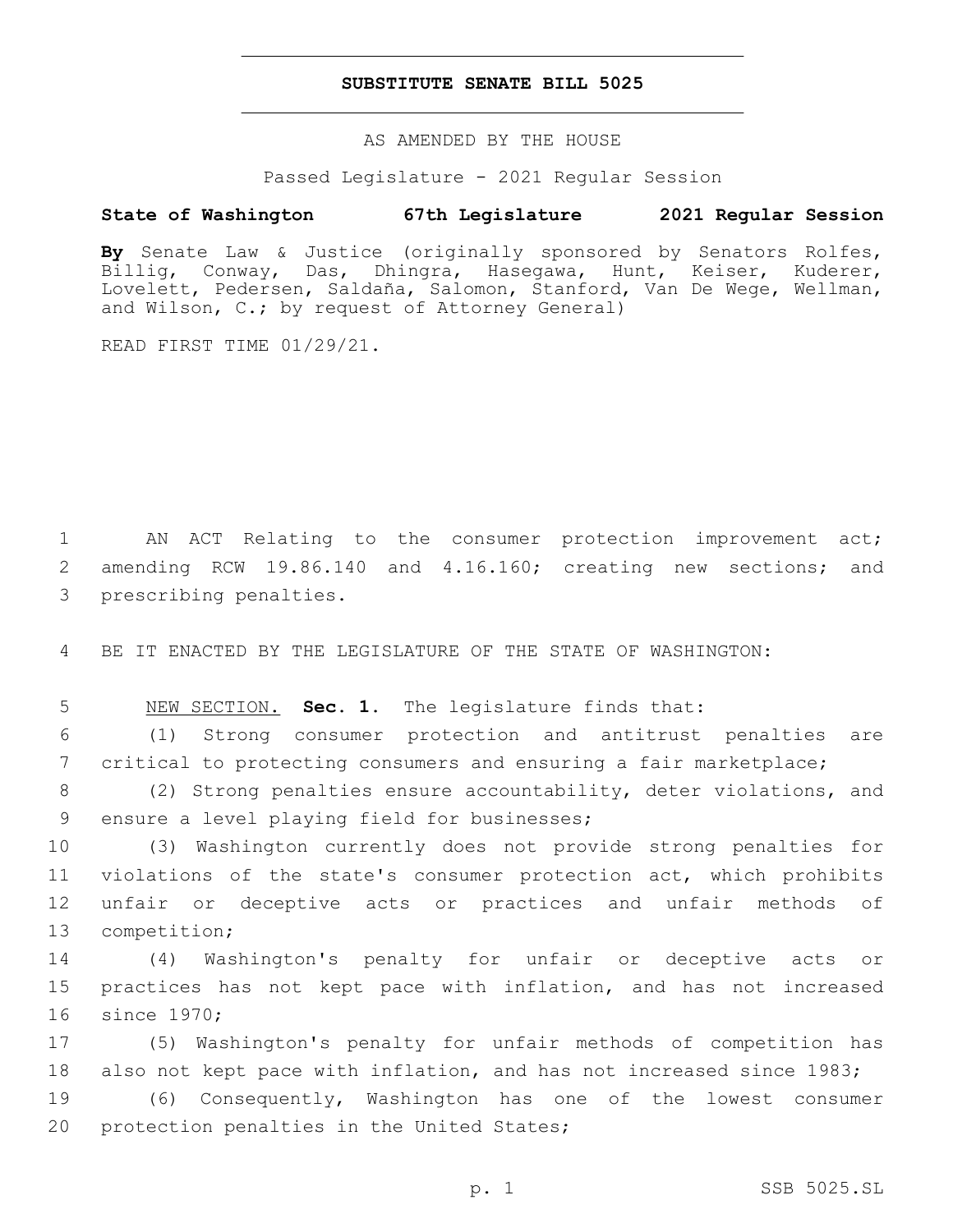(7) Twenty-four state legislatures representing more than 200 million Americans have passed enhanced penalties for violations that target or impact certain vulnerable populations, but Washington does 4 not have an enhanced penalty;

5 (8) Many Washingtonians are hurting financially due to the impacts of the global pandemic;6

7 (9) Washington's weak penalties place Washington consumers at 8 greater risk; and

9 (10) Washingtonians deserve strong consumer protections to ensure 10 entities that illegally, unfairly, and deceptively go after their 11 hard-earned dollars are held accountable.

12 **Sec. 2.** RCW 19.86.140 and 1983 c 288 s 2 are each amended to 13 read as follows:

14 Every person who shall violate the terms of any injunction issued 15 as in this chapter provided, shall forfeit and pay a civil penalty of 16 not more than ((twenty-five thousand dollars)) \$125,000.

17 Every ((person, other than a corporation,)) individual who 18 violates RCW 19.86.030 or 19.86.040 shall pay a civil penalty of not 19 more than ((one hundred thousand dollars)) \$180,000. Every 20 ((corporation which)) person, other than an individual, who violates 21 RCW 19.86.030 or 19.86.040 shall pay a civil penalty of not more than 22 ((five hundred thousand dollars)) \$900,000.

 Every person who violates RCW 19.86.020 shall forfeit and pay a 24 civil penalty of not more than ((two thousand dollars)) \$7,500 for each violation: PROVIDED, That nothing in this paragraph shall apply to any radio or television broadcasting station which broadcasts, or to any publisher, printer or distributor of any newspaper, magazine, billboard or other advertising medium who publishes, prints or distributes, advertising in good faith without knowledge of its 30 false, deceptive or misleading character.

31 For unlawful acts or practices that target or impact specific 32 individuals or communities based on demographic characteristics 33 including, but not limited to, age, race, national origin, 34 citizenship or immigration status, sex, sexual orientation, presence 35 of any sensory, mental, or physical disability, religion, veteran 36 status, or status as a member of the armed forces, as that term is 37 defined in 10 U.S.C. Sec. 101, an enhanced penalty of \$5,000 shall 38 apply.